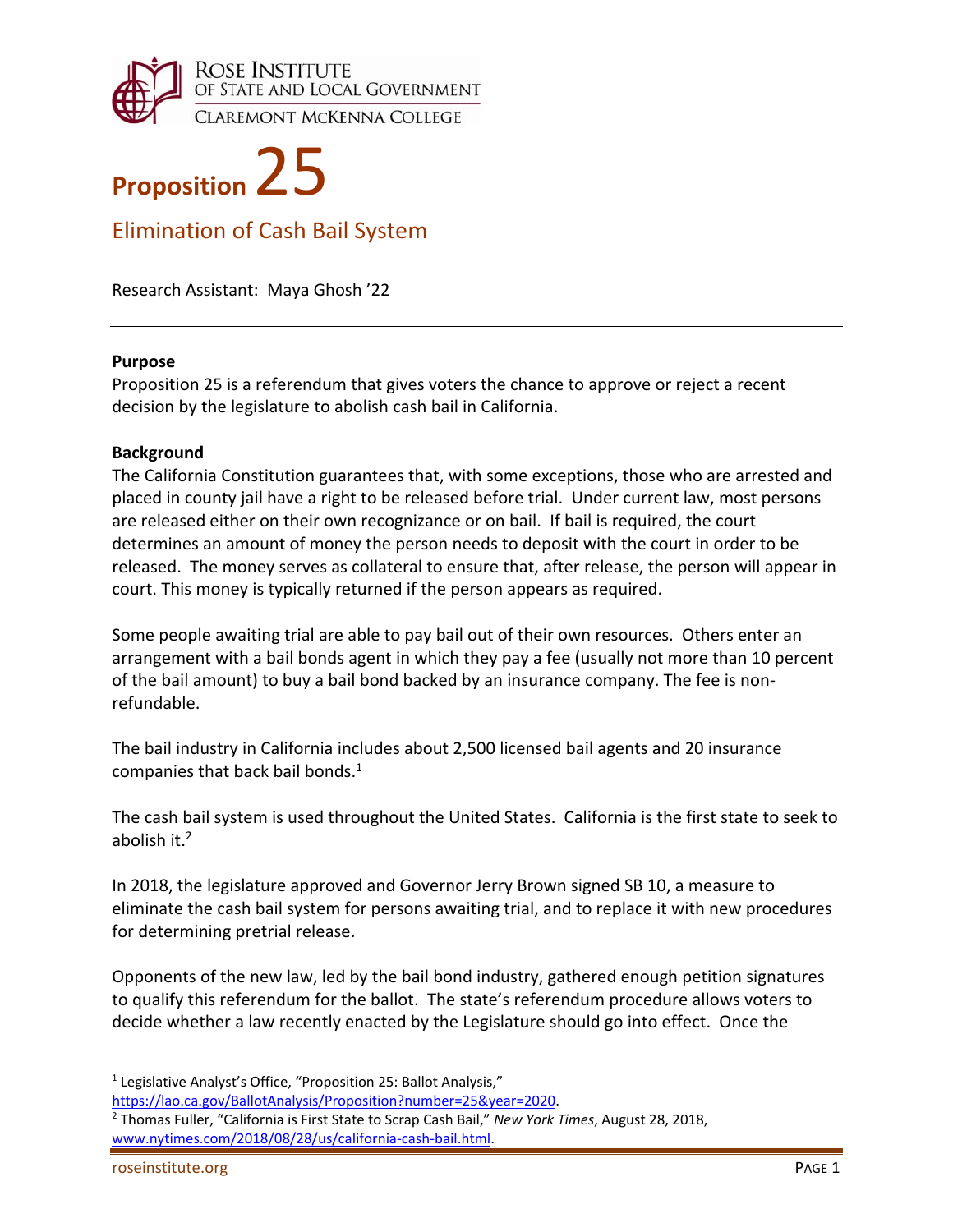referendum qualifies for the ballot, the law is suspended until the people have a chance to vote on it.

## **Proposal**

Proposition 25 allows voters to determine the fate of SB 10. A "Yes" vote would allow the law to go into effect; a "No" vote would prevent it from doing so. Accordingly, this section summarizes the provisions of SB 10.

SB 10 would eliminate the use of bail as a condition of release before trial. Instead, the law would create a new process for pretrial release. This process would:

- Require automatic release for most misdemeanors. Some exceptions would apply. For example, people arrested for domestic violence or for failing to appear in court multiple times in the previous year, would not automatically be released.
- Establish a risk assessment system for determining release of persons accused of felonies, as well as for misdemeanors not eligible for automatic release. Trial courts would use personal information and risk level (as determined by a risk assessment computer program) to determine whether an individual could be released.
	- o Low‐risk and some medium‐risk people would be released but could be subject to conditions such as check‐ins or electronic monitoring.
	- $\circ$  Those who are deemed high-risk and some medium-risk individuals would be held in county jail until arraignment.
	- o After arraignment, most would be released on their own recognizance, but district attorneys could request a hearing to detain a person in jail until trial.
- Exequire that no one could be charged fees as a condition of release.<sup>3</sup>

## **Fiscal Impact**

According to the Legislative Analyst's Office, if voters approve Proposition 25, the new pretrial release policy would have fiscal consequences at both the state and local level, but the size of these effects is uncertain.<sup>4</sup> Costs associated with state and local pretrial release would increase, as the new process would expand the workload for state trial courts, district attorneys, and public defenders. These costs could total hundreds of millions of dollars, but the actual amount would depend on the number of people released pretrial, the supervision required upon release, and any associated costs. Additionally, county jail costs would decrease due to smaller jail populations. This change could produce tens of millions of dollars in savings. Finally, shifting to this new system would affect state and local taxes, although the net effect is unknown.

#### **Supporters**

Supporters of a "Yes" vote on Proposition 25 include:

<sup>&</sup>lt;sup>3</sup> Legislative Analyst's Office, "Proposition 25."

 $4$  Ibid.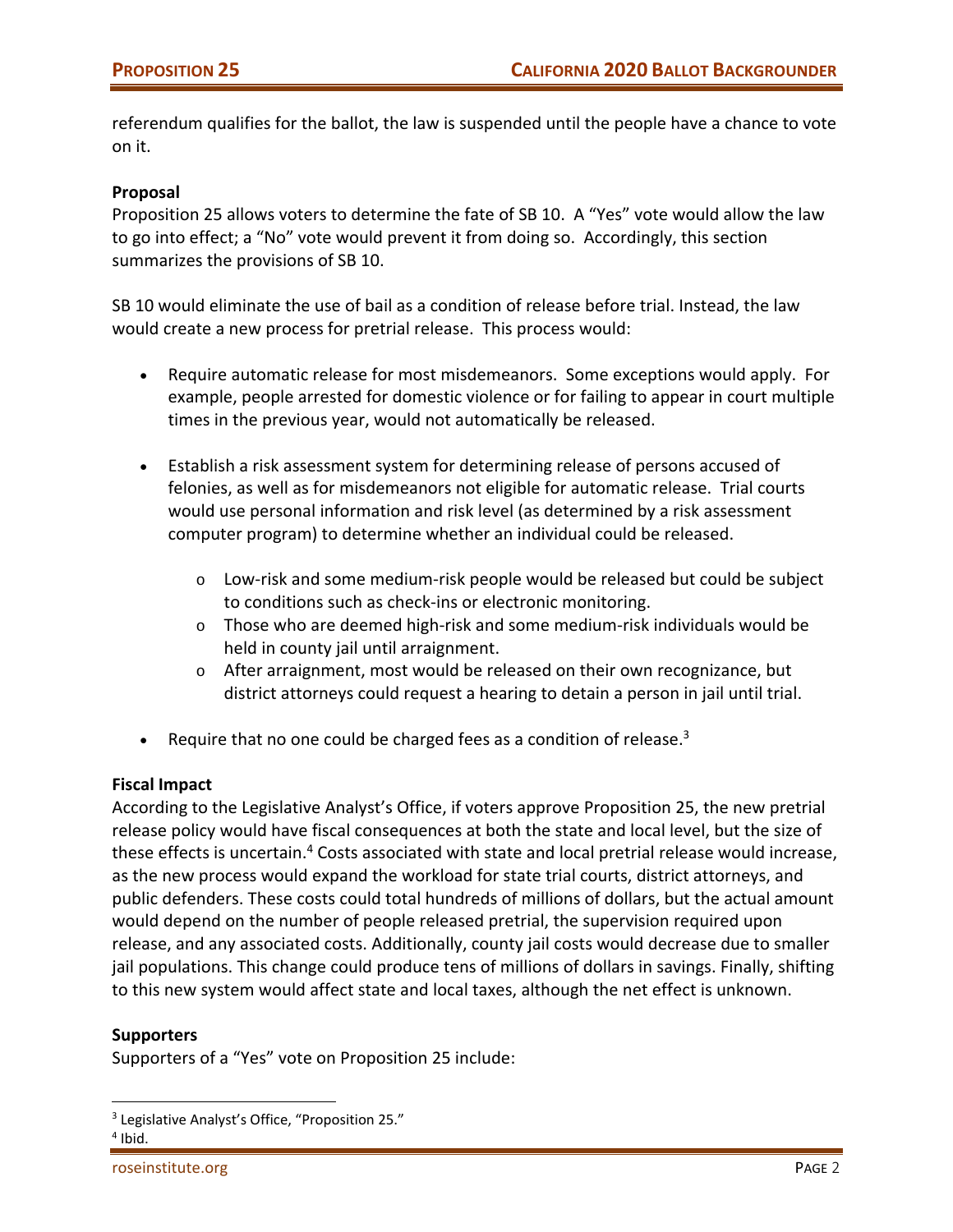- Governor Gavin Newsom (D)
- State Senator Robert Hertzberg (D-Van Nuys) (author of SB 10)
- Other Democratic elected officials
- California Democratic Party
- California Public Defenders Association
- Western Center on Law and Poverty

As of September 19, 2020, supporters raised approximately \$8.3 million in total contributions Former Microsoft CEO Steve Ballmer and Connie Ballmer and are the largest donors, each contributing \$2.5 million.<sup>5</sup>

# **Arguments of Supporters**

Supporters say Prop 25 would:

- Abolish a system that unfairly punishes the poor, arguing that they often cannot afford bail and are detained for long periods of time without due process.
- Create a safer, more fair, and less costly process to determine pretrial release.
- Eliminate the bail industry, which doesn't care about communities.<sup>6</sup>

# **Opponents**

Those who urge a "No" vote on Prop 25 include:

- The bail industry
- California Peace Officers Association
- District attorneys and sheriffs from a majority of counties
- Crime Victims United
- NAACP
- Howard Jarvis Taxpayers Association

As of September 19, 2020, opponents raised approximately \$9 million in total contributions, nearly all of which came from the bail industry. Triton Management Services, LLC, a big player in the industry, was the largest donor at \$2.7 million.<sup>7</sup>

## **Arguments**

Opponents argue that the new law would:

Make communities less safe.

<sup>7</sup> Ballotpedia, "Proposition 25."

 5 Ballotpedia, "California Proposition 25, Replace Cash Bail with Risk Assessments Referendum,"

https://ballotpedia.org/California\_Proposition\_25,\_Replace\_Cash\_Bail\_with\_Risk\_Assessments\_Referendum\_(202 0).

<sup>6</sup> California Secretary of State, "Official Voter Information Guide, November 3, 2020, General Election: Proposition 25," https://voterguide.sos.ca.gov/.